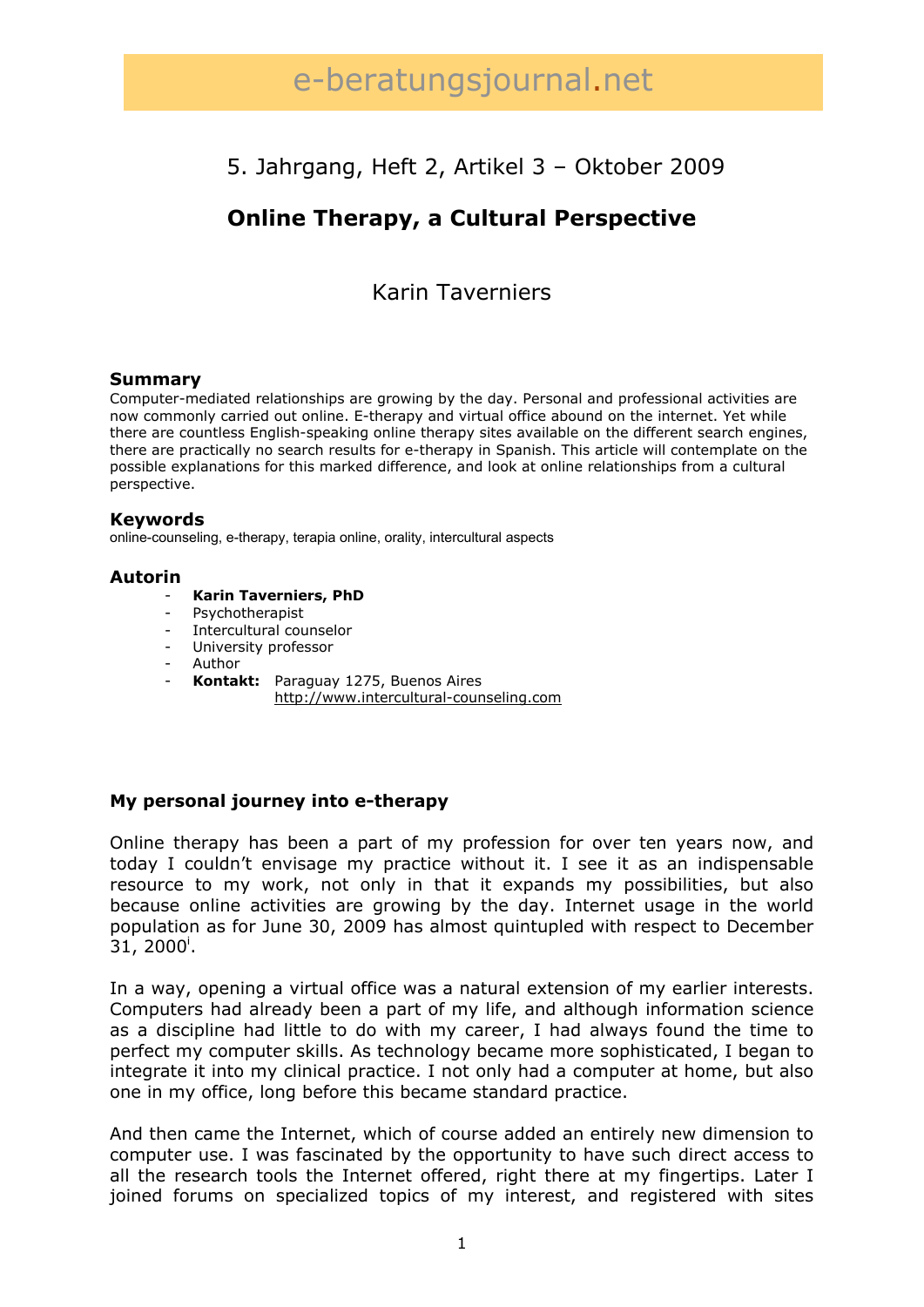offering academic material. I could also pursue my hobbies, "chat" with my friends and relatives all over the world, and even meet new people or add colleagues to my MSN. All of a sudden, I was connecting with people across the globe, and experimenting with how to communicate with them through this new and engaging medium. Taking my practice online seemed like the next logical step.

#### **Some Cultural Considerations**

Most of my first online clients were English-speaking individuals or couplesmostly Americans, Canadians, British, and Australians. This made sense, of course, since my initial virtual office was on an American site, attracting mainly Anglo-Saxon clients. But as I started expanding my virtual practice, and discussing online therapy with colleagues and acquaintances, I started to notice some cultural differences (1).

Although born in Belgium, and having lived in several different countries while growing up, I have resided most of my adult life in Buenos Aires, Argentina. In my face-to-face practice I attend clients from different cultures, in the language of their choice (i.e., if I am able to provide it), but ironically I have a far less diverse clientele online.

What surprised me most, given my experience with Latinos in face-to-face settings, is that I have had very few Latin clients throughout my online experience. That should be no surprise, since upon Googling "*terapia online*" (or equivalents) there don't seem to be many sites dedicated to online counseling in Spanish, if any at all (although there are individual therapists who do offer online therapy).

Nor have I come across any search results for Argentinean online therapy sites, except, again, for individual websites. And although most Argentineans are not novices to cyberactivities, have easy access to the internet and use it frequently, online services such as e-therapy have still not latched on. Critics of online counseling - who usually include people who have never tried it - have told me that it lacks interpersonal closeness. What is interesting, however, is that many of these skeptics engage in numerous other types of non-therapy related online relationships where this shortcoming does not seem to be an issue.

The prospect of sitting in front of a computer in order to get online therapy is culturally conceived as being less intimate, personal, and spontaneous. From what I have been told in the many discussions I have had on the subject is that the idea of a virtual office is perceived as distant, unreal, unemotional, and lacking the ability to convey empathy. The non-physicality of computer-mediated relationships is seen as interfering with the therapeutic alliance. Even webcam sessions seem to have little appeal. According to Julio Moreno, member of the Psychoanalytic Association of Buenos Aires, for instance, "digital-informatics leaves out a very complex and extremely rich range of sensations which accompany the contact and closeness of the bodies. For instance, when we meet with a patient in our office, even before having pronounced a word, there is an abundance of sensations which transmit very valuable information. We have a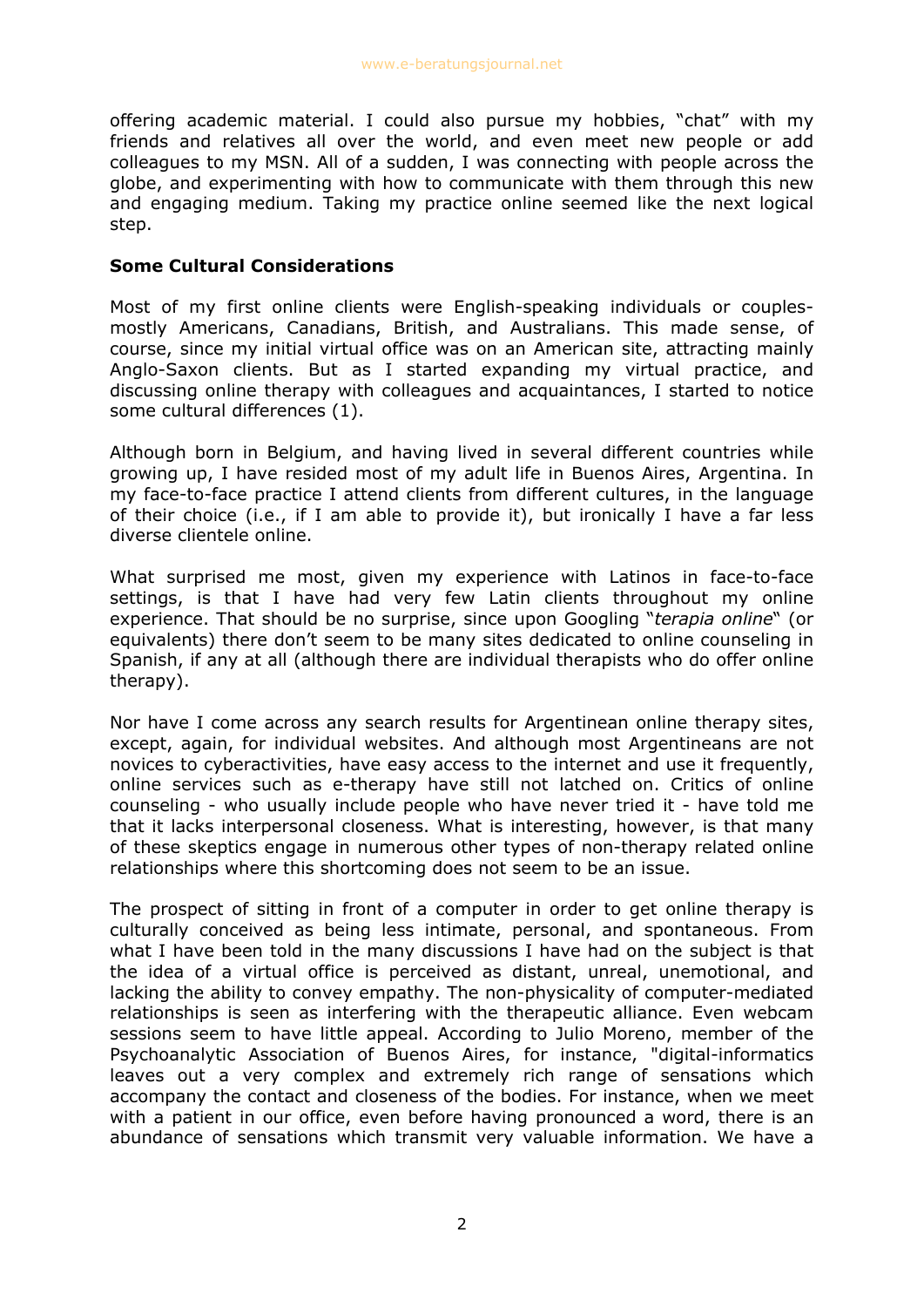psychic apparatus as well as a physical one, tailored to capture the type of information which is irreplaceable and essential to our practice as analysts" (2). The emphasis here is on the therapist-client proximity, as well as on verbal and nonverbal communication, and virtual offices are reported to lack these essential components.

As a believer in the validity of computer-mediated communication myself, I have often wondered about the reasons for this cultural resistance to virtual counseling. Here are three possible explanations I have come up with so far:

#### *1. Oversupply of Therapists*

As is generally known, one of the main reasons people seek online therapy is because they may not have easy access to face-to-face psychotherapy, whether it be because they are homebound or because they live in geographically removed areas with little or no availability of mental health professionals. Etherapy offers mobility, and this is what makes it especially attractive to those who lack access to in-person care. In Argentina, psychotherapists abound - not only in Buenos Aires, its capital, but in most major Argentinean cities and towns. So with this extensive availability of *in situ* psychological resources, the need for online option may diminish. There are more psychologists in Argentina per capita than in any other country in the world except for Uruguay (3), its small neighbor. Buenos Aires, sometimes referred to as the world capital of psychoanalysis, appears to have three times as many mental health professionals per capita as the entire state of New York (4), reportedly one therapist per 121 inhabitants (5), and the number continues to grow. Most middle class *Porteños* (6) have undergone psychotherapy at one point of their lives (7). Many psychoanalyzed patients are proud to admit it and openly discuss their therapy sessions with great detail.

#### *2. Psychoanalytic Culture*

Argentina has had a longstanding love-affair with psychoanalysis. Although once banned by the military régime for being considered somewhat "subversive" (8), forcing many psychoanalysts into exile, its influence has never really left the country. There is even a neighborhood in Buenos Aires called *Villa Freud* - just one of many examples of Argentina's devotion to Freud – a district where the majority of psychoanalysts have their offices. Moreover, psychoanalytic lingo is very much a part of everyday language in Argentina. From academics to artists to taxi drivers, psychoanalytic concepts are mainstream topics and dominate daily conversations: mostly everyone is familiar with the Oedipus Complex, repression, projection, etc., and there is a general fascination with the unconscious, dream interpretation, etc., all of which are granted a great deal of truth value. There are also dozens of television shows dedicated to psychoanalysis, such as the 2008 program *Terapia: Única Sesión* (Therapy: One Session), conducted by a well-known psychoanalyst, who carried out televised couch sessions with several local celebrities who spilled out their hearts, desires, passions, and fears for the whole nation to watch and comment on.

For psychoanalysts, special attention still tends to be paid to cues such as tone of voice, slips of the tongue, speech errors, body language, visceral indicators, etc., and are considered highly important to the therapeutic process, and for orthodox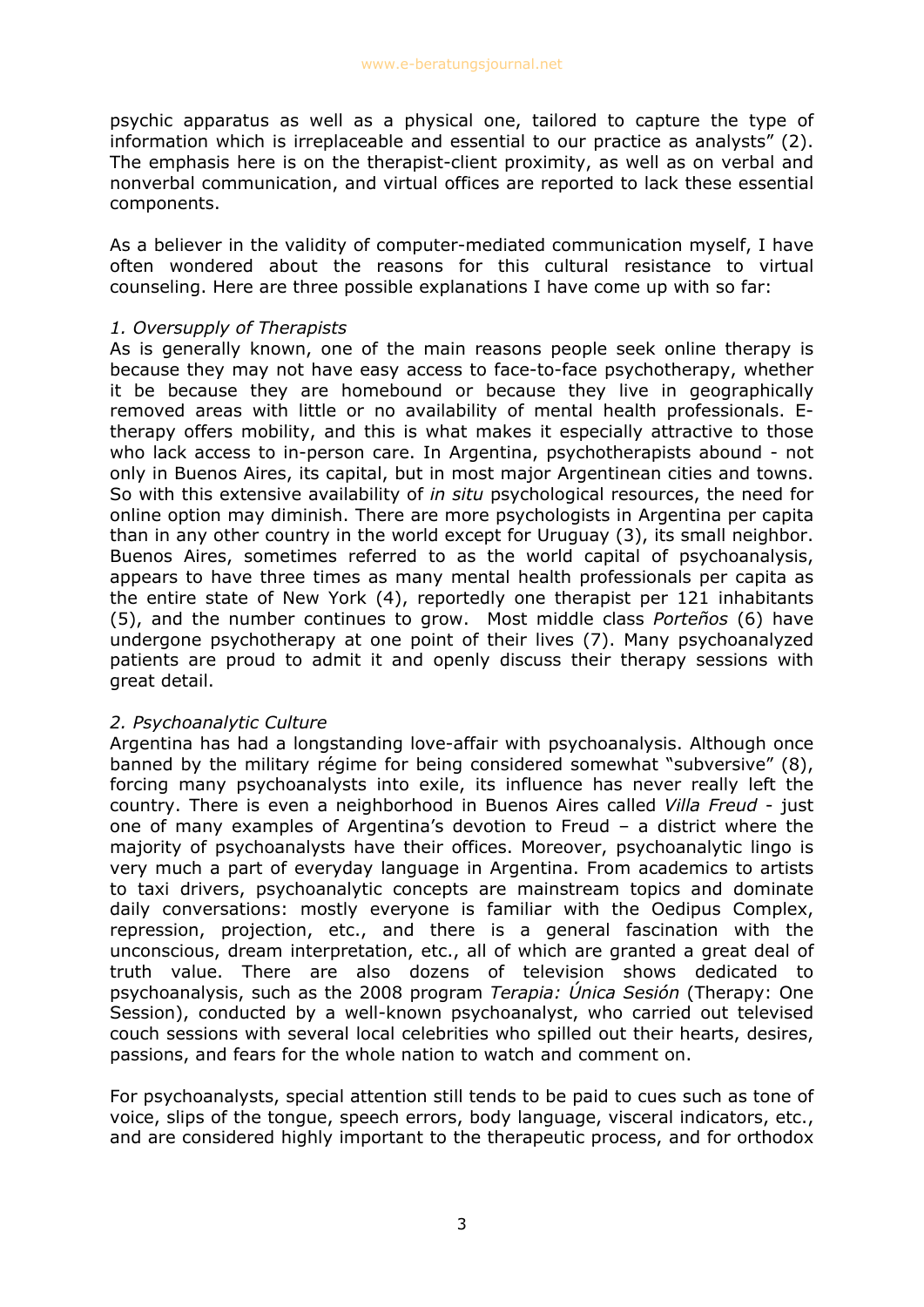psychoanalysts this may be very hard, if not impossible, to achieve via a computer screen. Some of the critics of online therapy whether it is possible to accomplish a transference relationship in a virtual office setting, or whether "free association" can be truly attained in written form. And how can one recreate the psychoanalytic couch, the emblem of psychoanalysis, in virtual format? Lying on a psychoanalyst's couch three or four times a week is very much part of many Argentines' routines, and they are not about to give it up.

### **3. Orality and Proximity**

Proponents of orality tend to defend vocal communication over the written word in that they see the former as a more dynamic and spontaneous activity, and the latter as a more static form of interaction used primarily as a tool for transmitting information. Some cultures show a marked preference for oral communication, regardless of their level of literacy. Argentina, despite its highly literate population, still favors orality as its preferred form of interaction. Being a relationship-driven culture, a lot of importance is put on in-person conversation, and many activities and cultural rituals revolve around this tradition. One example is the *mate* custom. *Mate*, a tea served in a gourd with a metal straw (*bombilla*) which is passed around and shared, is a social as well as physical experience. It is a bonding practice, an occasion to get together with friends, relatives, acquaintances, or even strangers, and chat. Many Argentineans who move abroad have told me that they do not so much miss the drink itself as the whole togetherness of this ritual. Relating to people means proximity, touching, eye contact (staring is not considered rude). According to Foster, Lockhart & Lockhart (1988), for Argentineans "extensive physical contact […] involves greetings and goodbyes always paired with kissing and hugging" (9). Families tend to be close-knit, and children live at home well into adulthood, sometimes even when married. Sundays are sacred for many families in that they all get together for extended lunches. Verbal storytelling, although less so than in the past, is still a favorite pastime. This oral tradition can be seen in other settings as well. At the universities, oral examinations far outnumber written exams. In my experience as a university professor, the vast majority of students are quite adept at oral exams, but far less so at written papers. Also, in my face-to-face practice as a psychotherapist, written assignments, such as letter writing for instance, are sometimes dismissed as uninteresting or even useless.

And yet, in my experience, the written word can have so many benefits. According to Michael Fenichel, written forms of communication can actually enhance communication. The act of composing and editing messages "can result in more thoughtful, focused communication" (10). Written words can be chosen with greater contemplation and reflection, thereby being more precise, not only for the writer but also for the reader, who can read at his or her own pace, reread passages, take notes, etc.

#### **Future considerations**

Yet it seems that slowly more and more Argentineans are at least considering recurring to different, non-traditional forms of therapy. After the economic